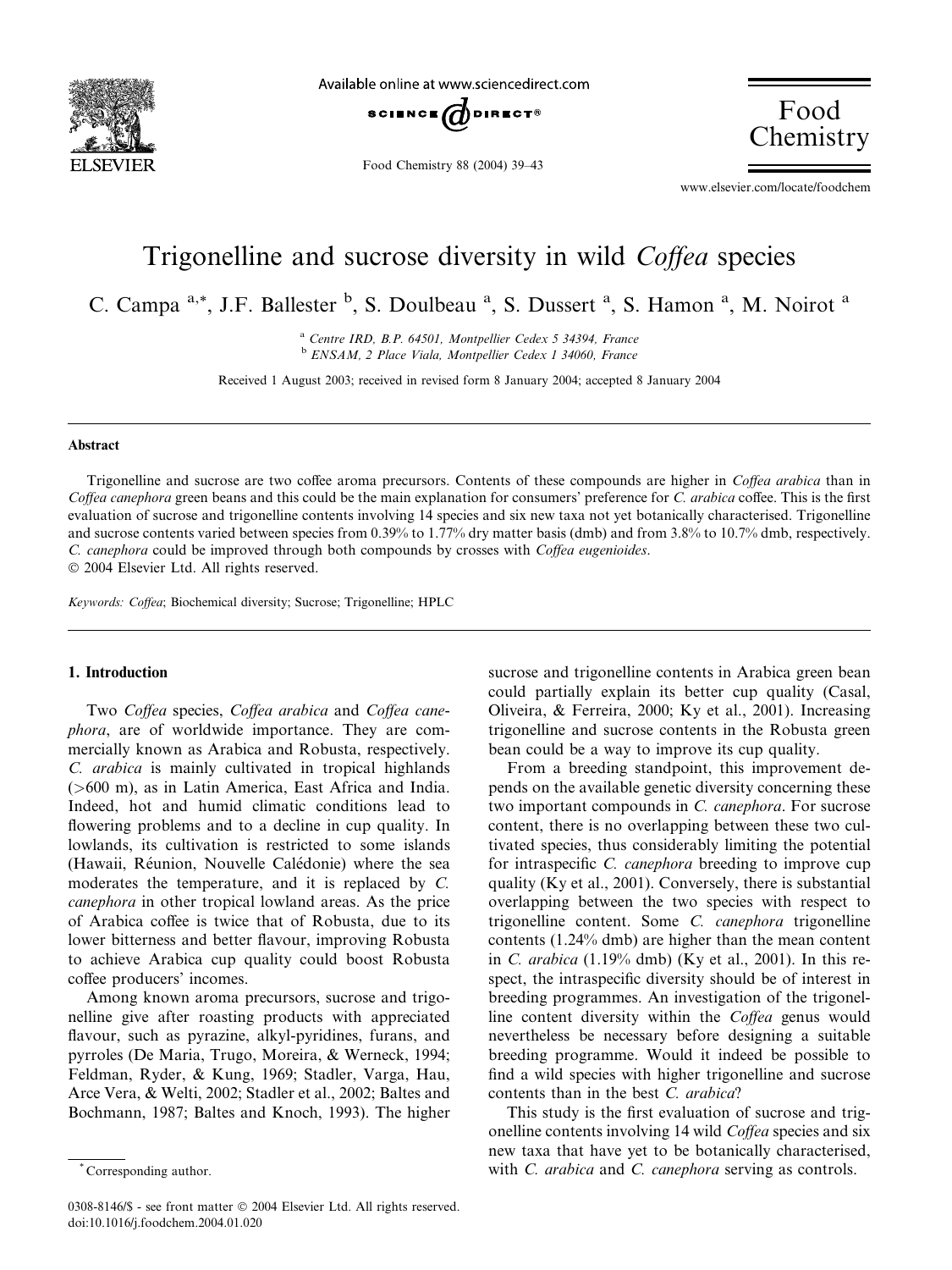## 2. Materials and methods

### 2.1. Plant material

The 16 species and six new taxa are field maintained at the IRD coffee breeding station (Man, Côte-d'Ivoire). Table 1 gives the geographical origin of species and taxa. Each species or taxa was represented by four trees. All samples were harvested from April to December 1999, depending on the fructification time of the species (10 weeks to 10 months).

#### 2.2. Sample preparation

Coffee cherries were harvested at full maturity and depulped using the wet processing method. After desiccation on silicagel, 50 green beans per tree were frozen in liquid nitrogen before crushing in a ball mill (Dangoumill) for 2 min. The fine powder was split into six samples, three to estimate the water content and three for extraction and analysis.

## 2.3. Extraction and purification

Trigonelline was extracted using the caffeine extraction methods of Trugo, Macrae, and Dick (1983) and Barre et al. (1998), but slightly modified. Each 50 mg powder sample was placed in a 50-ml capped tube (Sarstedt) with 50 mg of magnesium oxide (Merck) and 25 ml of distilled water. Tubes were heated for 20 min at 105 °C in an autoclave. Extracts were filtered (0.2  $\mu$ m pore size filter) and directly analysed by HPLC.

| Table 1                                 |  |  |  |
|-----------------------------------------|--|--|--|
| Geographical origin of species and taxa |  |  |  |

| Species and taxa      | Geographical origin       |  |  |  |  |
|-----------------------|---------------------------|--|--|--|--|
| C. arabica            | Ethiopia                  |  |  |  |  |
| C. brevipes           | Cameroon                  |  |  |  |  |
| C. canephora          | Côte-d'Ivoire             |  |  |  |  |
| C. congensis          | Congo Democratic Republic |  |  |  |  |
| C. eugenioides        | Kenya                     |  |  |  |  |
| C. heterocalyx        | Cameroon                  |  |  |  |  |
| C. humblotiana        | Comores                   |  |  |  |  |
| $Cn$ humilis          | Côte-d'Ivoire             |  |  |  |  |
| C. kapakata           | Angola                    |  |  |  |  |
| C. liberica dewevrei  | Central African Republic  |  |  |  |  |
| C. liberica Koto      | Cameroon                  |  |  |  |  |
| C. liberica liberica  | Côte-d'Ivoire             |  |  |  |  |
| C. pseudozanguebariae | Kenya                     |  |  |  |  |
| C. racemosa           | Tanzania                  |  |  |  |  |
| $C.$ salvatrix        | Tanzania                  |  |  |  |  |
| C. pocsii             | Tanzania                  |  |  |  |  |
| C. stenophylla        | Côte-d'Ivoire             |  |  |  |  |
| C. sp. Bakossi        | Cameroon                  |  |  |  |  |
| C. sp. Congo          | Congo Democratic Republic |  |  |  |  |
| $C.$ sp. Ngongo 2     | Congo Democratic Republic |  |  |  |  |
| C. sp. Moloundou      | Congo Democratic Republic |  |  |  |  |
| C. sp. Koumbala       | Cameroon                  |  |  |  |  |

Sucrose was extracted using the method described in Ky et al. (2000a).

#### 2.4. Analytical HPLC

For trigonelline analysis, chromatography was carried out in a system consisting of: (i) two Waters Associates Model 510 pumping units; (ii) an automated sample injector (Waters 717 plus autosampler); (iii) a photodiodearray detector (Waters 996); (iv) a  $C_{18}$  pre-column and (v) a 250 mm  $\times$  4 mm Merck LiChrospher 100 RP-18 column (5  $\mu$ m particle size). The elution system (1 ml/min) consisted of two solvents filtered  $(0.2 \mu m)$  pore size filter), degassed and sonicated (Ney, 300 ultrasonik): solvent A (10 mM acetic acid/triethylamine (1000/1), pH 5.3) and solvent B (methanol). The gradient was : 0–15 min, 65% solvent A, isocratic; 15–20 min, 100% solvent B, linear; 20–26 min, 100% solvent B, isocratic; 26–30 min, 65% solvent A, linear. Identification and quantification were performed at room temperature by means of reference standard (Sigma Chemical Co.) at 263.3 nm. The calibration curve was plotted using three replicate points for a trigonelline solution at 10, 20, 30 and 40 mg/l.

Sucrose was analysed using anion-exchange chromatography coupled to pulsed amperometric detection (Ky et al., 2000a). The solvent system was degassed with helium and delivered by a GP 40 Gradient Pump (Dionex Chromatography Co, Jouy-en-Josas, France) at 1 ml min-1. It consisted of distilled filtered water (0.2 lm pore size filter) in 150 mM NaOH (50% sodium hydroxide from Mallinckrodt Baker, Deventer, Netherlands) (25/75). An automated sampler (Dionex Chromatography Co.) was used with a fixed  $50 \mu l$  loop. A Carbo-Pac PA 1  $(4 \times 250$  mm) column was used in conjunction with a Carbo-Pac PA 1 Guard pre-column  $(10 \times 32 \text{ mm})$ . A pulsed amperometric detector II (Dionex Chromatography Co.), equipped with a gold working electrode, was used at the following settings: measurement potential,  $E_1 = 50$  mV; measurement time,  $t_1 = 300 \text{ ms}; E_2 = 60 \text{ mV}; t_2 = 300 \text{ ms}; E_3 = -800 \text{ mV};$  $t_3 = 480$  ms. Solid sucrose standard from Sigma (Ref. S-9378, HPLC grade, Saint-Quentin-Fallavier, France) was dissolved in water and filtered through  $0.2 \mu m$  pore size filters.

The processing order was fully randomized for both dosages. Every 10 extracts, a control was used to verify the measurement consistency. The content unit was the percentage dry matter basis (% dmb).

## 2.5. Statistical analysis

All results were analysed using the Statistica software package (5.1 version, 1997 for Microsoft Windows).

No data transformation was required to apply AN-OVA. Between species differences were tested using a one-way ANOVA.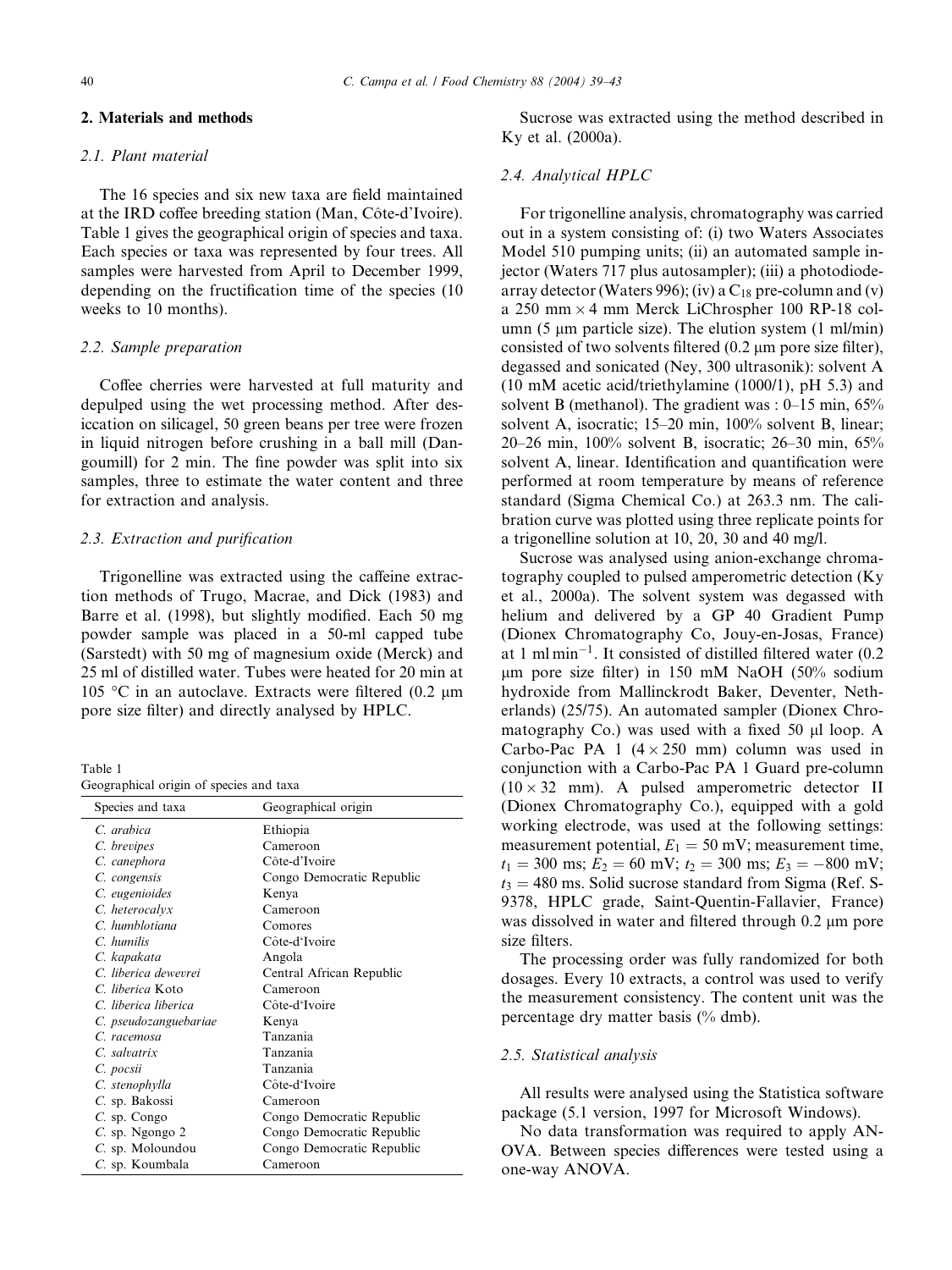## 3. Results and discussion

## 3.1. Trigonelline content

Trigonelline content seems to be highly dependent on the variety, but also on the extraction and dosage methods implemented. In C. arabica, trigonelline content reportedly ranges from 0.83% to 1.01% dmb (Smola & Sontag, 1983), 0.79% to 1.06% (Stennert & Maier, 1994), 0.88% to 1.77% dmb (Ky et al., 2001), 1% to 1.94% dmb (Martin, Pablos, & Gonzales, 1998) and 1.52% to 2.9% dmb (Mazzafera, 1991), whereas in C. canephora it ranges from 0.66% to 0.68% dmb (Stennert & Maier, 1994), 0.75% to 1.24% dmb (Ky et al., 2001) and 0.91% to 1.94% (Martin et al., 1998). The only single value given by Mazzafera (1991) is clearly higher (3.08% dmb). Concerning species other than C. arabica and C. canephora, data are scarce and equally heterogeneous. For Coffea stenophylla, contents reported are 1.89% dmb (Mazzafera, 1991) and 0.51% (Stennert  $\&$ Maier, 1994). Consequently, two conditions are required when comparing species: (1) the estimation must concern more than one tree, with each tree represented by several extractions and (2) all species have to be compared using the same methodology. These conditions are fulfilled in the present study.

Here, trigonelline ranged from 0.39% dmb in C. liberica Koto to 1.77% dmb in C. kapakata. Between species differences were highly significant ( $F_{21,64} = 23.7$ ;  $p < 0.001$ ), representing 82% of the total variance. The distribution was homogeneous over the entire range (Fig. 1). The interspecific Max/Min ratio was 4.54. This is much higher than within  $C$ . *arabica* (2.01) and  $C$ . canephora (1.65) (Ky et al., 2001).

Trigonelline inheritance has been studied using an interspecific cross between Coffea pseudozanguebariae and Coffea liberica spp. dewevrei (Ky, Guyot, Louarn, Hamon, & Noirot, 2000b). As confirmed in the present study, parental species have very different trigonelline contents. Trigonelline content inheritance would be nucleo-cytoplasmic. Indeed, similar levels of trigonelline content characterize all hybrids having the same maternal cytoplasm and a nuclear QTL is located on the G linkage group (Ky et al., 2000b). Lastly, there is no year effect or (genotype  $\times$  year) interaction and the genotypic value can be easily estimated from the phenotypic value (high heritability sensu largo).

All of these data explain the high trigonelline level in C. arabica relative to C. canephora. Indeed, C. arabica is amphiploid, as initially suggested by chromosome pairing behaviour in C. arabica  $\times$  C. canephora hybrids (Grassias & Kammacher, 1975). Two species – C. *canephora* and *C. eugenioides* – are proposed to constitute its genome, with C. eugenioides being the original female parent (Berthou, Trouslot, Hamon, Vedel, & Quetier, 1980; Lashermes, Combes, Trouslot, & Char-

Fig. 1. Results of the multiple mean comparison (Newmann and Keuls test) for trigonelline content, expressed in percent dry matter basis (% dmb). Species within bracket were not significantly different.

rier, 1997; Lashermes et al., 1999). From a cup quality viewpoint, this clearly shows that genes from C. eugenioides can improve C. canephora. Here, there was no significant difference between C. eugenioides and C. arabica (Fig. 1), thus confirming the role of the maternal cytoplasm on the mean content.

From a breeding standpoint, eight species, C. sp. Koumbala, C. eugenioides, C. brevipes, C. pocsii, C. heterocalyx, C. sp. Moloundou, C. sp. Congo and C. kapakata showed levels higher than 1.24% dmb, which means that they constitute genetic resources for potential trigonelline content improvement in C. canephora (0.8% dmb). Trigonelline contents in C. kapakata and C. sp. Congo, that belong to the same phylogenetic clade (Lashermes et al., 1997), were similar (Fig. 1). These species could have the same maternal cytoplasm and be used as female parent in interspecific crosses with C. canephora. Within C. kapakata and C. canephora, it is possible to choose the best genotypes as parents according to their phenotypes.

#### 3.2. Sucrose content

Sucrose content ranged from 3.8% dmb in C. sp. Bakossi to 10.7% dmb in C. pocsii (Fig. 2). Sucrose



Trigonelline content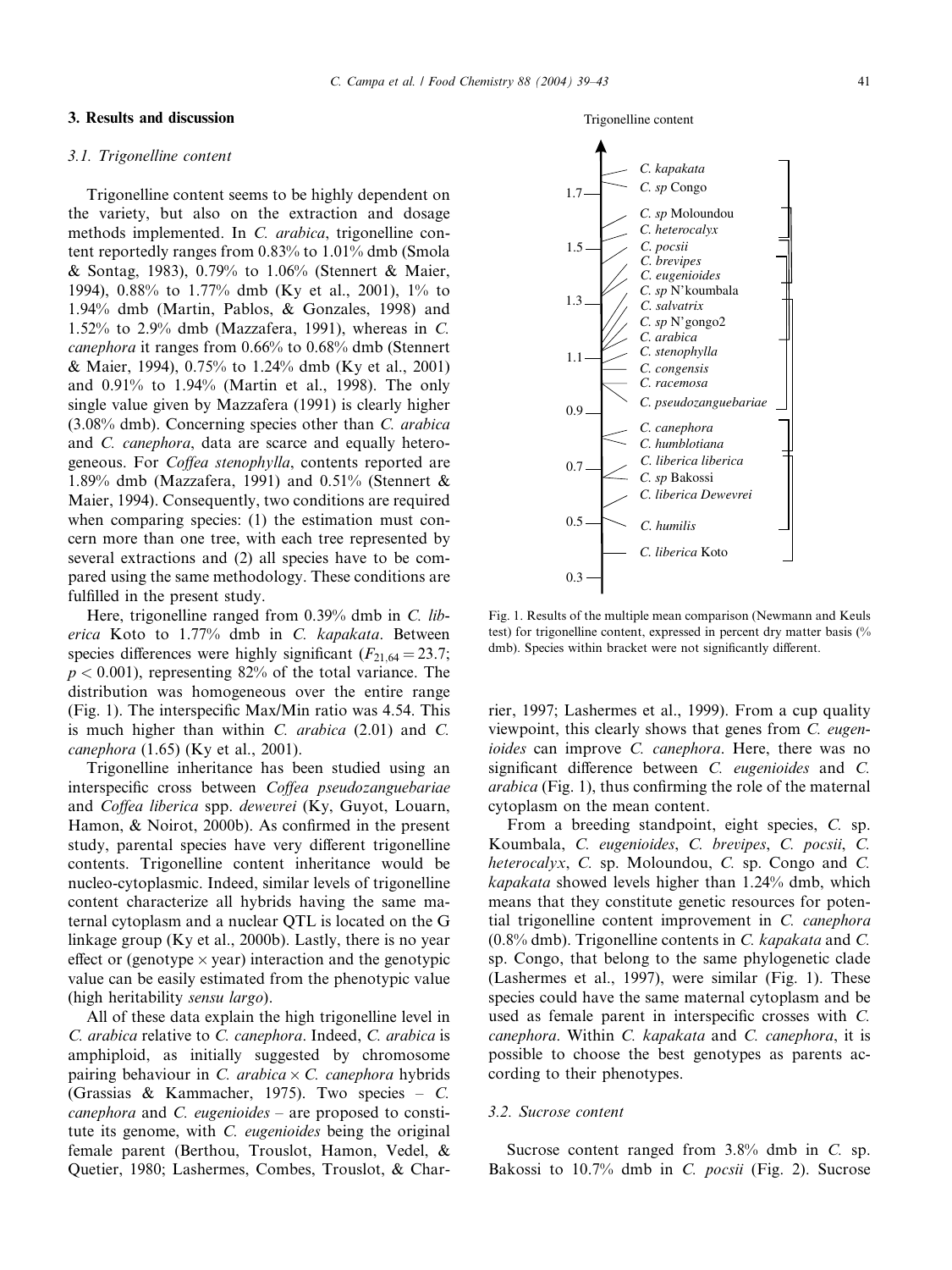



Fig. 2. Results of the multiple mean comparison (Newmann and Keuls test) for sucrose content, expressed in percent dry matter basis (% dmb). Species within bracket were not significantly different.

content differed significantly between species  $(F_{21,61} =$ 11.9;  $p < 0.001$ ) and these interspecific variations represented 74% of the total variance (Table 2). These results are consistent with those of Chabrillange, Dussert, Engelmann, Doulbeau, and Hamon (2000), who assessed nine species that were also tested in this study. Pearson correlation and rank correlation between both evaluations are  $r = 0.85$  and  $r = 0.95$ , respectively. Note that, in the Chabrillange et al. study (2000) C. liberica actually corresponds to the C. liberica dewevrei subspecies (pers. comm.).

The sucrose content distribution was quasi-homogeneous over the entire range (Fig. 2). The two controls, C. arabica and C. canephora, were significantly different, as expected. C. arabica had one of the highest sucrose contents (9.3% dmb), close to that of C. pocsii. The interspecific Max/Min ratio was lower than for trigonelline (2.82). Nonetheless, this was substantially higher than within  $C.$  arabica (1.74) and  $C.$  canephora (1.50) (Ky et al., 2001).

Sucrose inheritance has been studied using the same interspecific cross as that used for the trigonelline content inheritance (Ky et al., 2000a). As confirmed in the present study, C. pseudozanguebariae and C. liberica spp. dewevrei show significantly different sucrose contents. Inheritance was found to be quantitative, i.e. polygenic, and additive. In contrast with trigonelline, no QTLs were highlighted.

Table 2 Trigonelline and sucrose content variations between and within species (the within-species range is in brackets)

| Species and taxa      | Trigonelline content |                 | Sucrose content |                  |
|-----------------------|----------------------|-----------------|-----------------|------------------|
|                       | Mean                 | Range           | Mean            | Range            |
| C. arabica            | 1.13                 | $(0.95-1.29)$   | 9.32            | $(7.99 - 11.0)$  |
| C. brevipes           | 1.35                 | $(1.26 - 1.43)$ | 4.68            | $(4.12 - 5.14)$  |
| C. canephora          | 0.82                 | $(0.52 - 1.06)$ | 6.10            | $(5.94 - 6.47)$  |
| C. congensis          | 1.06                 | $(0.91 - 1.12)$ | 6.06            | $(5.22 - 7.25)$  |
| C. eugenioides        | 1.33                 | $(1.13 - 1.42)$ | 7.70            | $(5.83 - 8.87)$  |
| C. heterocalyx        | 1.53                 | $(1.50 - 1.57)$ | 6.22            | $(5.59 - 6.66)$  |
| C. humblotiana        | 0.81                 | $(0.71 - 0.88)$ | 5.73            | $(5.00 - 7.20)$  |
| C. humilis            | 0.52                 | $(0.36 - 0.73)$ | 6.89            | $(6.11 - 8.02)$  |
| C. kapakata           | 1.77                 | $(1.55-1.99)$   | 7.51            | $(7.12 - 7.83)$  |
| C. liberica dewevrei  | 0.56                 | $(0.45 - 0.66)$ | 5.33            | $(3.76 - 6.24)$  |
| C. liberica Koto      | 0.39                 |                 | 5.86            |                  |
| C. liberica liberica  | 0.67                 | $(0.52 - 0.87)$ | 8.28            | $(7.30 - 9.13)$  |
| C. pseudozanguebariae | 1.02                 | $(0.87 - 1.16)$ | 7.95            | 5.94 - 9.25      |
| C. racemosa           | 1.02                 | $(0.75 - 1.23)$ | 6.44            | $(5.26 - 7.04)$  |
| C. salvatrix          | 1.16                 | $(1.08 - 1.22)$ | 8.96            | $(7.21 - 10.64)$ |
| C. pocsii             | 1.45                 | $(1.38 - 1.48)$ | 10.1            | $(8.95 - 10.87)$ |
| C. stenophylla        | 1.09                 | $(0.98 - 1.26)$ | 7.50            | $(6.41 - 8.56)$  |
| C. sp. Bakossi        | 0.66                 | $(0.50 - 0.88)$ | 3.81            | $(3.08 - 4.61)$  |
| C. sp Congo           | 1.75                 | $(1.35-1.92)$   | 5.16            | $(4.11 - 6.08)$  |
| C. sp. Ngongo 2       | 1.13                 | $(0.97-1.19)$   | 4.34            | $(3.87 - 4.87)$  |
| C. sp. Moloundou      | 1.58                 | $(1.39 - 1.87)$ | 5.68            | $(5.47 - 6.08)$  |
| C. sp. Koumbala       | 1.20                 | $(1.09-1.34)$   | 5.22            | $(4.72 - 5.54)$  |

Contents are expressed in percent dry matter basis (% dmb).

Means and ranges are based on four trees, except for C. liberica Koto (only one tree). For each tree, the individual value was the average of three extraction-analysis processings.